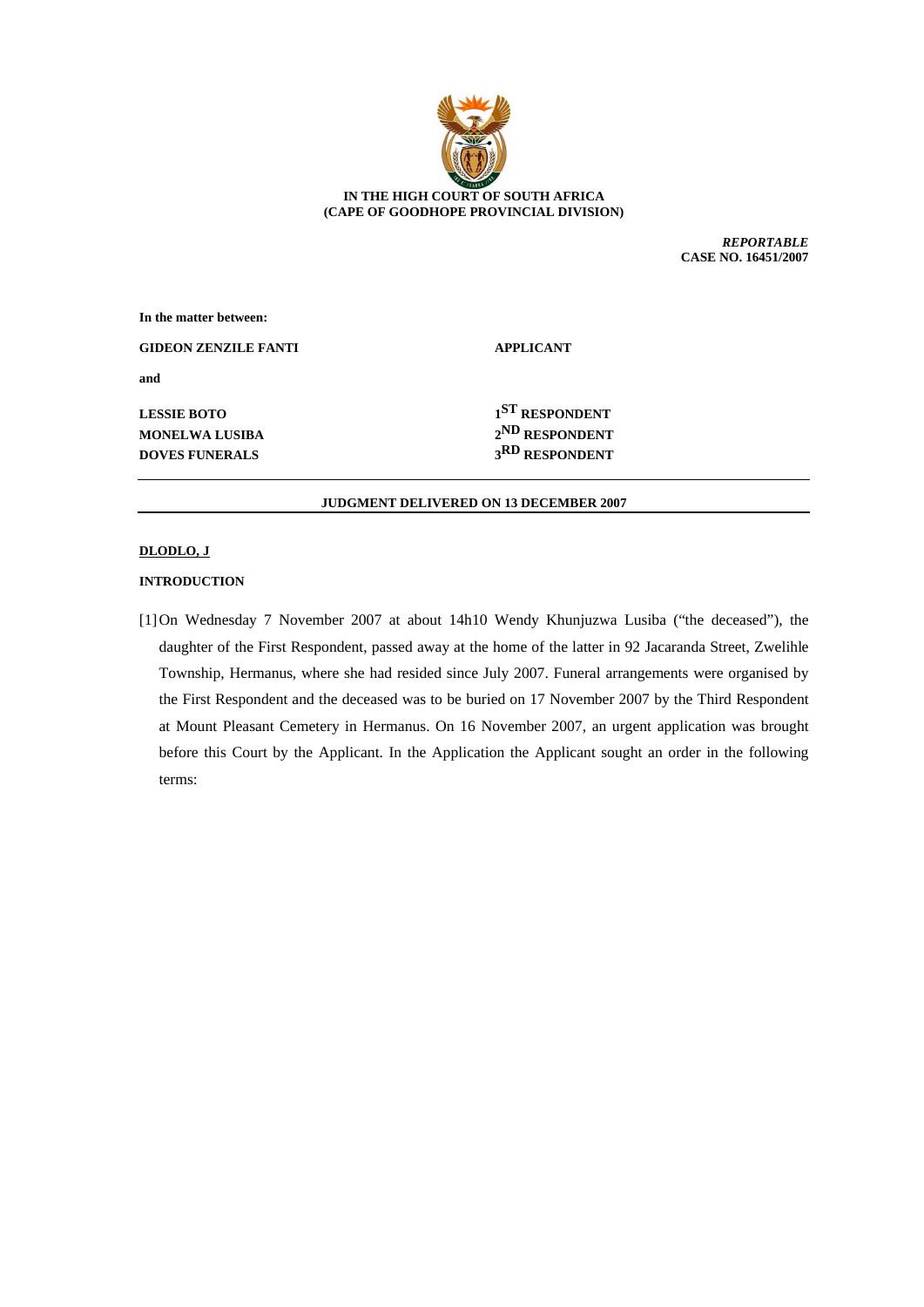- (a) Declaring that he is entitled to the custody and control of the body of the deceased and that he is the person qualified to determine where, when and under what circumstance the deceased shall be interred.
- (b)Interdicting the First and the Second Respondents from taking possession and control of the body of the deceased and from burying same at their place of choice. The Applicant also sought an order from this Court in terms whereof the costs of this application are borne by the First and the Second Respondent (presumably jointly and severally). In order to enable the Respondent an opportunity to file and serve their Answering Affidavits the parties entered into some arrangement which effectively stayed the funeral until the hearing of the opposed application. Ms Pratt and Mr. Kubukeli appeared before me for the Applicant and the Respondents respectively.

## **FOUNDING AFFIDAVIT**

- [2] The Founding Affidavit deposed to by Gideon Zenzile Fanti, the Applicant (Mr. Fanti), contains an averment by the latter that he was widowed in that the deceased was his wife married to him by way of customary union (marriage). The customary celebration and rituals, according to Mr. Fanti, took place at his place of birth at Bulhoek, Whittlesea, Edutshwa, in the Eastern Cape in August 2005. According to Mr. Fanti he and the deceased lived together as man and wife for four (4) years prior to their marriage. Mr. Fanti hastened to mention that their marriage was preceded by the payment of *lobolo* which took place in June 2005. He stated that the ceremony was a full traditional affair which was complete in that there was a sheep slaughtered and other requisite ceremonies. Mr. Fanti attached to the Founding papers a photograph of the deceased in traditional attire worn by a married Xhosa woman evidencing the marriage. According to him any Xhosa tribesman or woman would immediately recognise the photo to be that of a married woman.
- [3] Mr. Fanti expanding on the relationship he had with the deceased averred that the *lobolo* was delivered to the First Respondent who was then in the company of one Sipho Boto and Debese by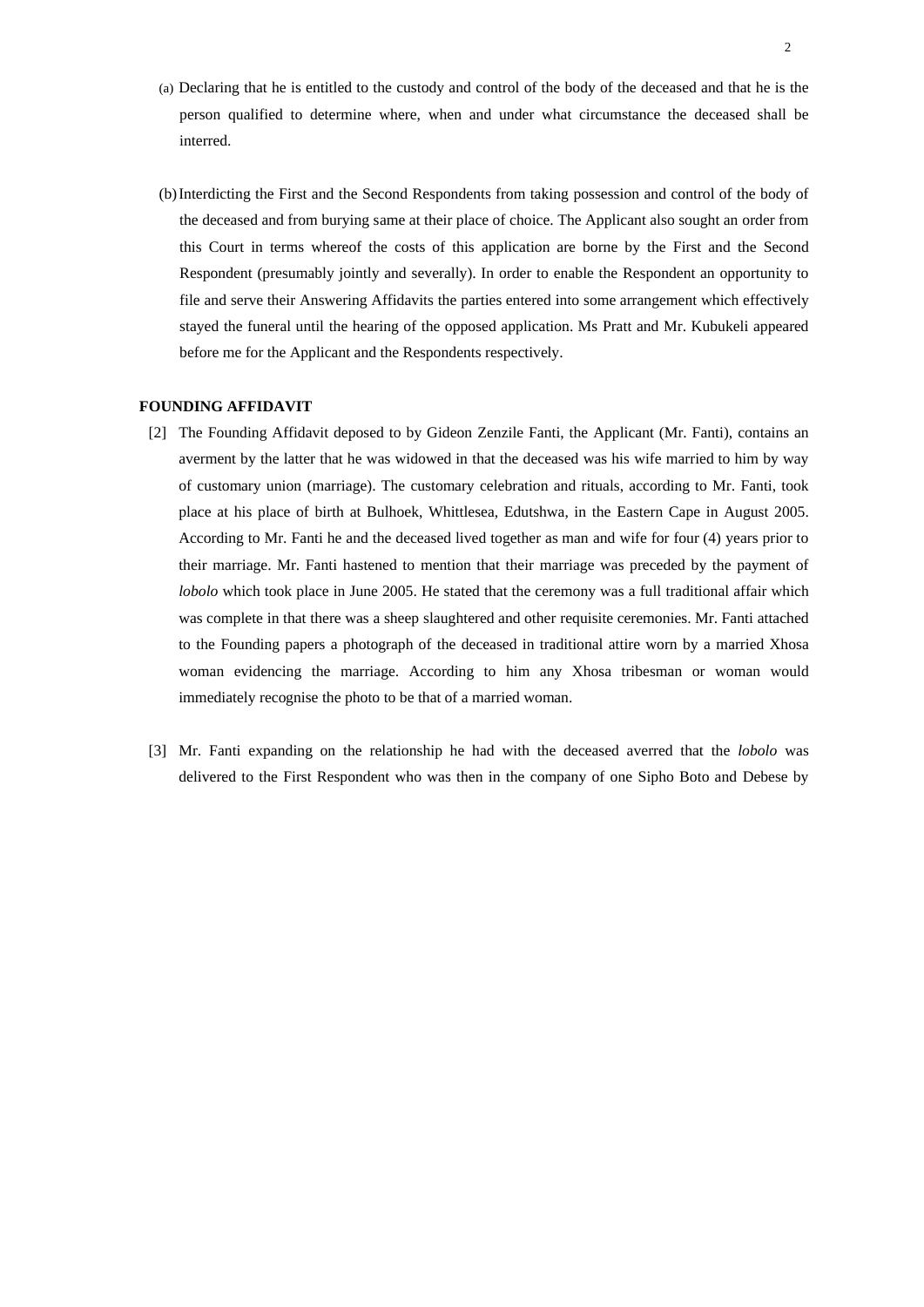three *oonozakuzaku* (emissaries) acting on his behalf. Mr. Fanti also stated that he looked after the deceased during her difficult moment as she suffered from the disease tuberculosis. She was only taken to her mother's home rather shortly before she died. Mr. Fanti mentioned that he started preparations for the funeral scheduled to take place at his ancestral home in the Eastern Cape. According to Mr. Fanti it was only then that he experienced some resistance from the First and Second Respondents. The two (2) Respondents pointed out that they would bury the deceased in Zwelihle, Hermanus. The Respondents, according to Mr. Fanti, alleged that the latter was not the deceased' real husband and consequently had no right to take the deceased "away from her mother". Concluding on this aspect, Mr. Fanti averred as follows:

*"I want to bury my wife in accordance with the traditions of my people. Our custom is that on marriage, a woman leaves her parental family and becomes a member of her husband's family. It is proper for her body to be buried where the dead of her husband's family are buried."*

[4] What moved Mr. Fanti to proceed to lodge this application was that on 12 November 2007, Mr. Marius Meyer of the Third Respondent telephoned him and informed him that the First and Second Respondents had delivered an Affidavit to the former wherein they stated that they had the right to bury the body and that same must not be released to Mr. Fanti. In conclusion, the latter stated the following:

"I want this Honourable Court to order that I have the right to bury my wife's body where and in the manner I determine in accordance with the customs and traditions of my tribe, which to say (sic) that the deceased should be buried under my direction at Bulhoek. I also want the Court to order that the First and Second Respondents should not interfere with my arrangements, desist from meddling in my dealings with the Third Respondent, be interdicted from burying or causing to be buried the body of the deceased, and leave me to carry out my exclusive duty."

[5] On 21 November 2007 the Applicant filed and served what is named Supplementary Affidavits deposed to by three (3) persons, namely Thembinkosi Tsibane, Vulile Lalo and Vusumuzi Ncontso. The three (3) persons averred in these Affidavits that in December 2005 being mandated by the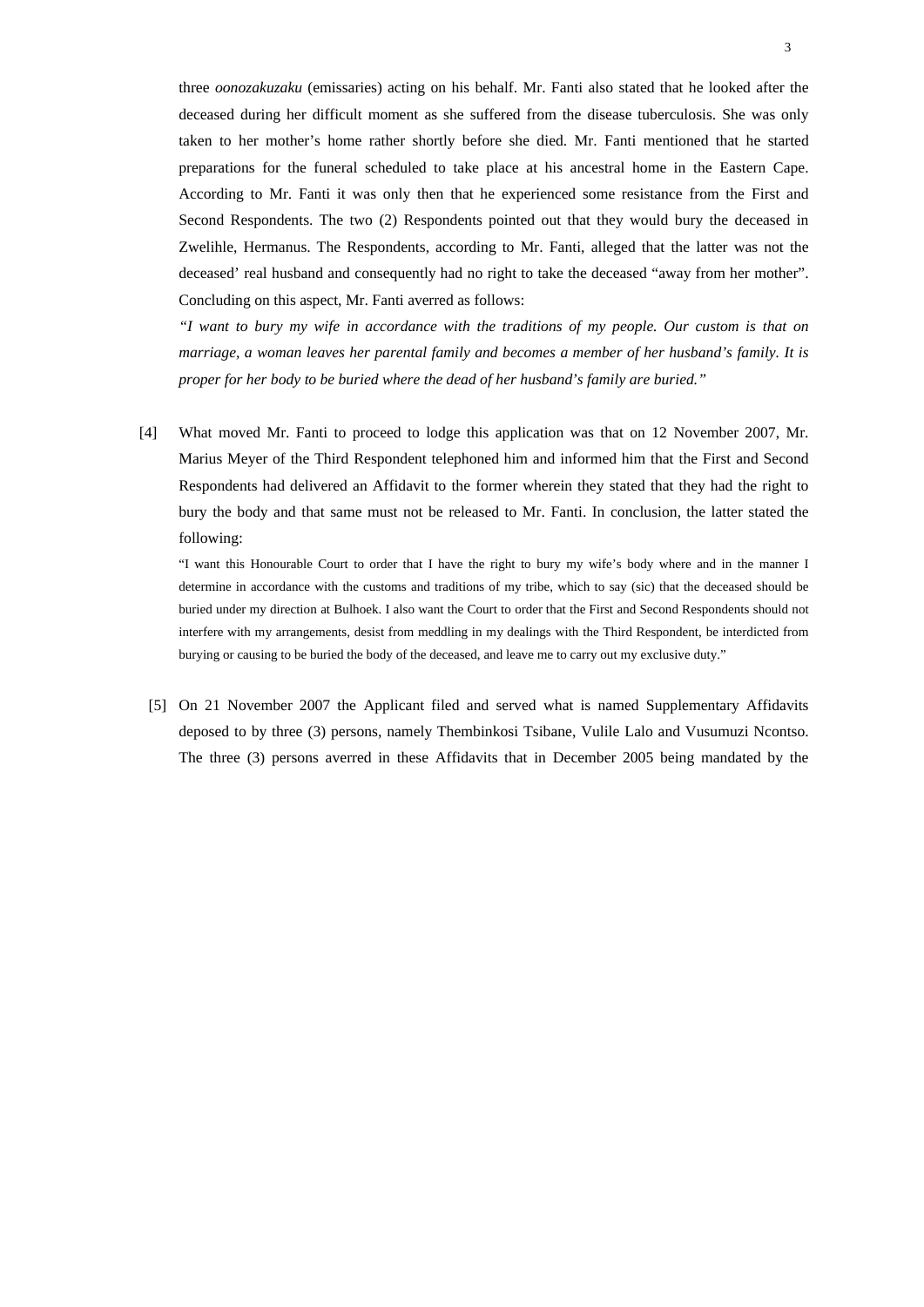Applicant, they "delivered" l*obolo* for the deceased to the First Respondent. This *lobolo* consisted of an amount of three thousand rands (R3 000) and two (2) bottles of brandy. The averment is that the sum of three thousand rands (R3 000) represented the cattle and the brandy represented the whip used to drive them to the bride's parental home. Lennox Fanti, one of the persons who deposed to Affidavits referred to *supra*, is the only deponent that averred that he attended the wedding ceremony in connection with this matter in August 2005. In Mr. Fanti's assertion, all proper Xhosa traditional things were done including but not limited to "*the bride replacing her old clothes with the garb of a married woman of our people, complete with the head scarf and the cloth around the waist."* The sheep was slaughtered. According to Mr. Lennox Fanti, one Lydia Fanti, whom he described as "senior clan member", was present at the wedding. In Mr. Lennox Fanti's averment, the Applicant herein was indeed married to the deceased in terms of the customary law. Concluding his assertions, Mr. Lennox Fanti remarked as follows:

*"I can also say that our laws and customs give a man the right to bury his wife. In fact, this is a duty that he has to carry out, and if possible, his wife ought to be buried in the soil of the man's traditional family home. It is right that the Applicant should want to bury the deceased in Bulhoek."* 

## **THE ANSWERING AFFIDAVIT**

[6] This was deposed to by LESSIE NONTWAZIFANI BOTO, the First Respondent in this matter. She states that she is the mother of the deceased. All that the First Respondent knows is that the Applicant is known by herself and her family as having been the boyfriend of the deceased. The First Respondent is astounded that the existence of a customary marriage is alleged by the Applicant. She denied emphatically that *lobolo* was paid and that customary marriage was ever concluded between the Applicant and the deceased. She, however, conceded that in 2005, indeed a group of men came to her house at 92 Jacaranda Street, Zwelihle Township, Hermanus, and presented themselves as *oonozakuzaku* (emissaries – *abakhongi*). According to the First Respondent at that time the deceased who had been living in her own house at 408 New Sites, Zwelihle Township, Hermanus, had already moved in with the Applicant at 569 Phola Street, Zwelihle Township, Hermanus.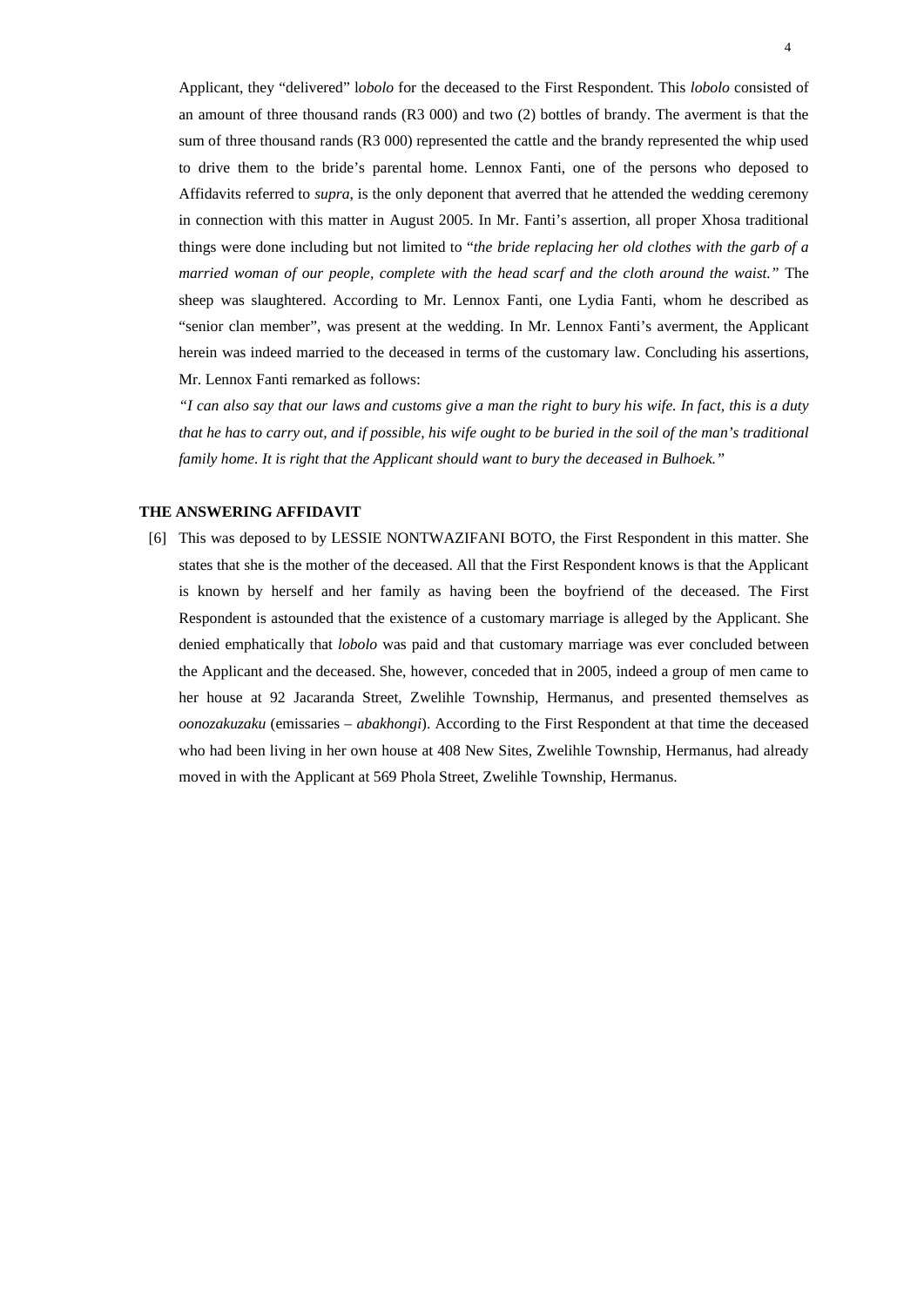- [7] The group of men the First Respondent mentioned supra, offered an amount of three thousand rands (R3 000) as a gesture to open negotiations for the payment of *lobolo*. The person who represented the First Respondent's family in those "talks about talks" was Sipho. According to the First Respondent Sipho told the group of men (*oonozakuzaku*) to go back and work harder before he could advise them about the amount the deceased' family would fix representing *lobolo*. Explaining this further the First Respondent mentioned sending them back was a recognized and well-known way in tradition of stating that the elders will meet and consider the marriage offer and fix a lobolo amount in due course. The First Respondent attached to her Answering Affidavit Affidavits by Sipho and Debese, the persons on the side of the First Respondent who talked to *oonozakuzaku*. In these attached Affidavits these two (2) persons fully corroborated and confirmed the First Respondent's assertion in this regard.
- [8] The First Respondent explained that it is and remains the customary practice to initiate negotiations for *lobolo* with a token amount traditionally known as "*imvula mlomo*", interpreted literally, "the mouth-opener" for purposes of talking. Explaining customs in this regard the First Respondent asserted that the initial payment called "*imvula mlomo*" is never taken nor understood to be the actual *lobolo*. The tender of such initial payment can either be accepted or rejected. Importantly, its acceptance signifies that the potential bride's family is willing to enter into real *lobolo* negotiations. The First Respondent continued to explain that this token offer can never qualify as *lobolo* because it is impossible for one to know how much *lobolo* will cost without it being preceded by negotiations. The First Respondent castrates the reliance on this initial offer by the Applicant as "lobolo" and labelled it as a deliberate misrepresentation of the custom as practised by the Xhosa people. Enlightening further on this aspect the First Respondent stated categorically that it is only when *oonozakuzaku* come back to talk with the bride's father or guardian (only where a father is absent) that the real *lobolo* negotiations begin.
- [9] The First Respondent pointed out that she as a single parent, having been predeceased by her husband,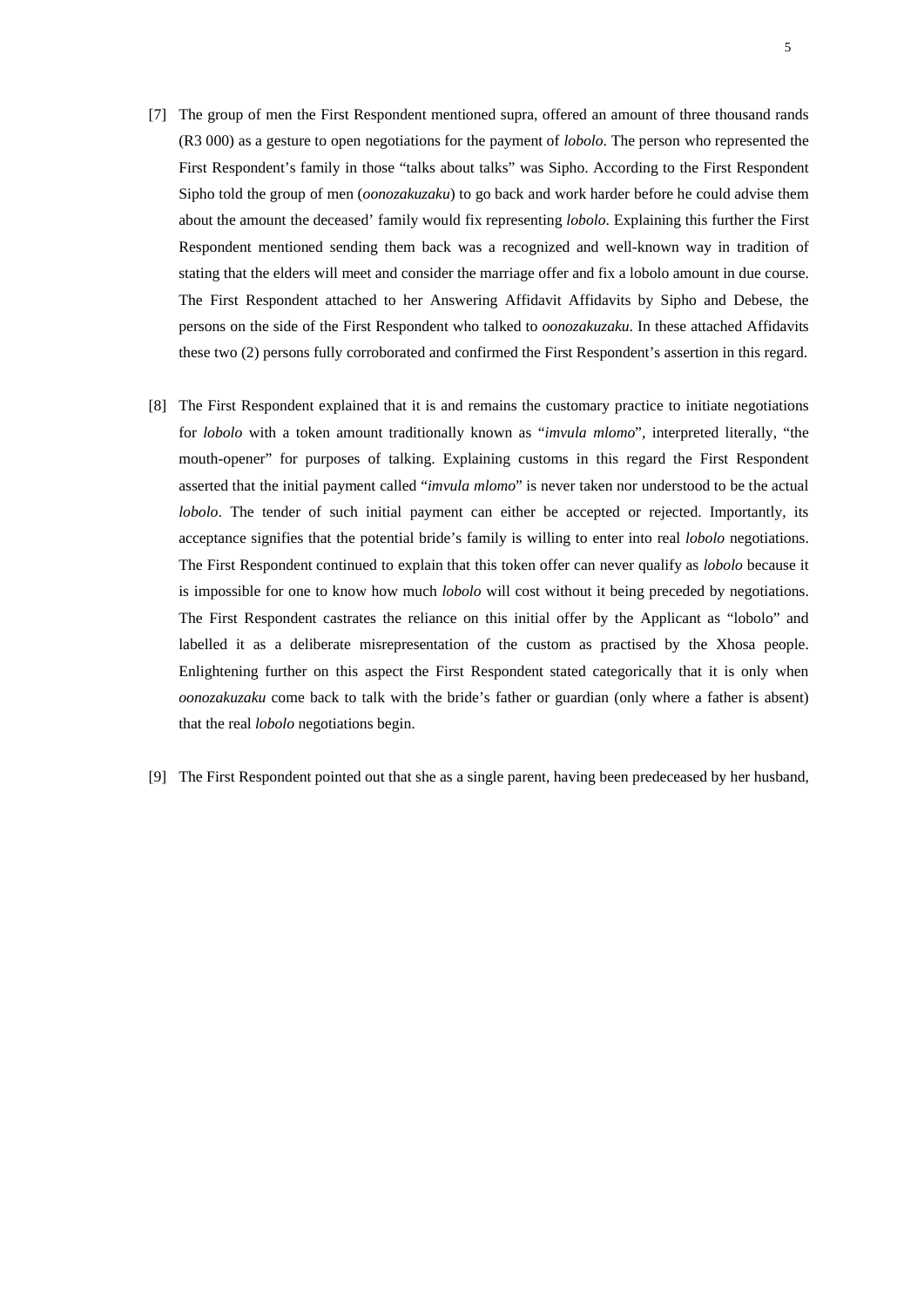would have been the correct person to handle *lobolo* negotiations, being assisted by other senior members of the immediate as well as the extended family. The First Respondent mentioned that upon the payment of the token to begin *lobolo* negotiations, she even informed her sister, Zelda Monelwa Lusiba because she then expected the negotiations to begin in earnest. It was the First Respondent's intention to ensure that Zelda would be part of the team in her family involved in the expected *lobolo* negotiations. The expectation which the First Respondent and her family had was that o*onozakuzaku* would again show up at least within a few months' time calculated as from the date of their first arrival. But when a year went by without hearing a word from them it became clear to the First Respondent that the Applicant was no longer interested. According to the First Respondent, at the time of the deceased's death already, two (2) years had gone by calculated as from the date when *oonozakuzaku* made their first approach. In any event, continued the First Respondent, the deceased whilst cohabitating with the Applicant, had involved herself in an abusive relationship.

[10] The First Respondent explaining the aspect of abuse made the following exposition:

"The deceased had continued to neglect my daughter even when she fell sick, take as an example the fact that in July 2007 when she fell ill and could no longer continue to work, the Applicant made it clear he did not want to live with her and treated her even worse to the point that she decided to come and live with me. She confided about this to her close friend of many years, Vuyelwa Margaret Nondala whose Affidavit is annexed hereto confirming the fact of the ill-treatment she had to endure. She lived with me under my care from July 2007 until she died on 7 November 2007."

[11] According to the First Respondent, during the deceased's illness the Applicant rarely visited her. On the day of her death, according to the First Respondent, despite a desperate call from Phumeza in which the Applicant was asked to arrange comfortable transport to take the deceased to Worcester Hospital, the Applicant refused and said that the First Respondent must do that herself. The First Respondent submitted that these actions on the part of the Applicant must really point to a man who never considered the deceased to be his wife. The First Respondent referred to an Affidavit by Phumeza (daughter of the deceased) stating that the deceased was at one stage confronted by her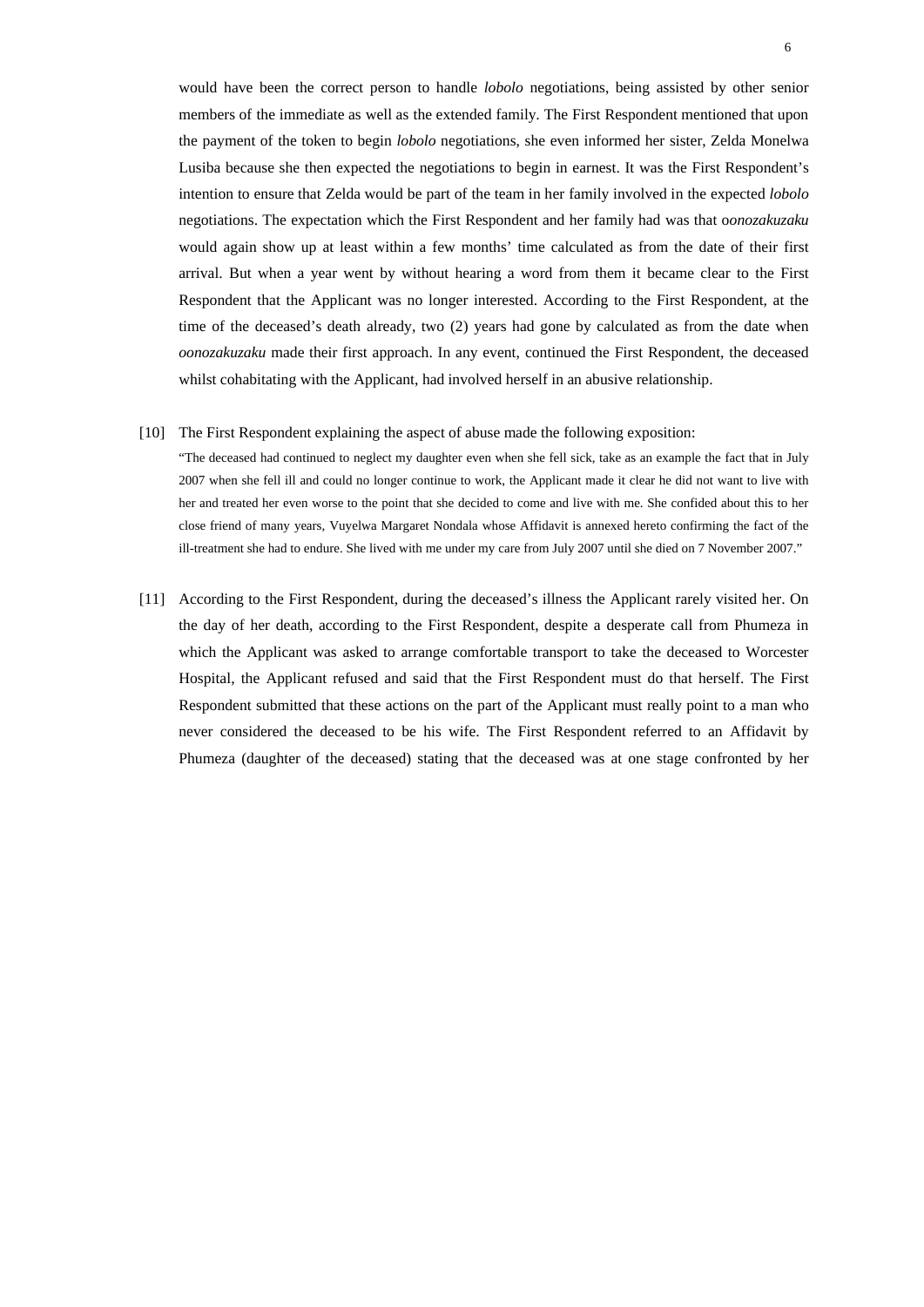(Phumeza) and asked if she was married to the Applicant. The deceased is said to have answered in the negative. The First Respondent referred the Court to Annexure **"LB1"**, the deceased's death certificate issued by the Department of Home Affairs. The latter document indeed lists the deceased as 'never married". In the view of the First Respondent, facts and averments she has alluded to and canvassed patently establish that there was never a customary marriage concluded between the deceased and the Applicant.

- [12] The First Respondent denied emphatically that the deceased lived together with the Applicant as man and wife. She re-iterated that there was never such a traditional marriage ceremony referred to in the Applicant's Affidavit. In her view, it is inconceivable that she as the mother of the deceased would not have been party to such traditional affair and/or ceremony pertaining to her daughter, the deceased. She further pointed out that it is inconceivable that nobody from the deceased's family or even friends attended the purported traditional marriage ceremony. The First Respondent cautioned that customary marriage in Xhosa custom amounts to the coming together of two (2) families. In her view, it is a glaring misrepresentation of custom to even suggest that there could ever be a customary marriage and the festivities that go with it, without the knowledge, attendance and thus approval of the bride's family.
- [13] The First Respondent finds it strange that even in Lennox Fanti's Affidavit purporting to support the Applicant's allegation, there is no mention of the bride's family. Even the persons who allege to have been o*onozakuzaku* do not testify to having attended what the First Respondent describes as the purported customary marriage celebrations. The First Respondent took issue with Annexure "GZF1", the photo of the deceased purportedly showing her (the deceased) wearing what the Applicant alleged is a dress worn by a married Xhosa woman as a traditional attire. According to the First Respondent, on the photo the deceased is wearing i*sishweshwe*, a simple and an ordinary attire which has no cultural significance worn around the house by females, married or not. Numerous supporting Affidavits mostly by persons who worked with the deceased, are attached to the Answering Affidavit.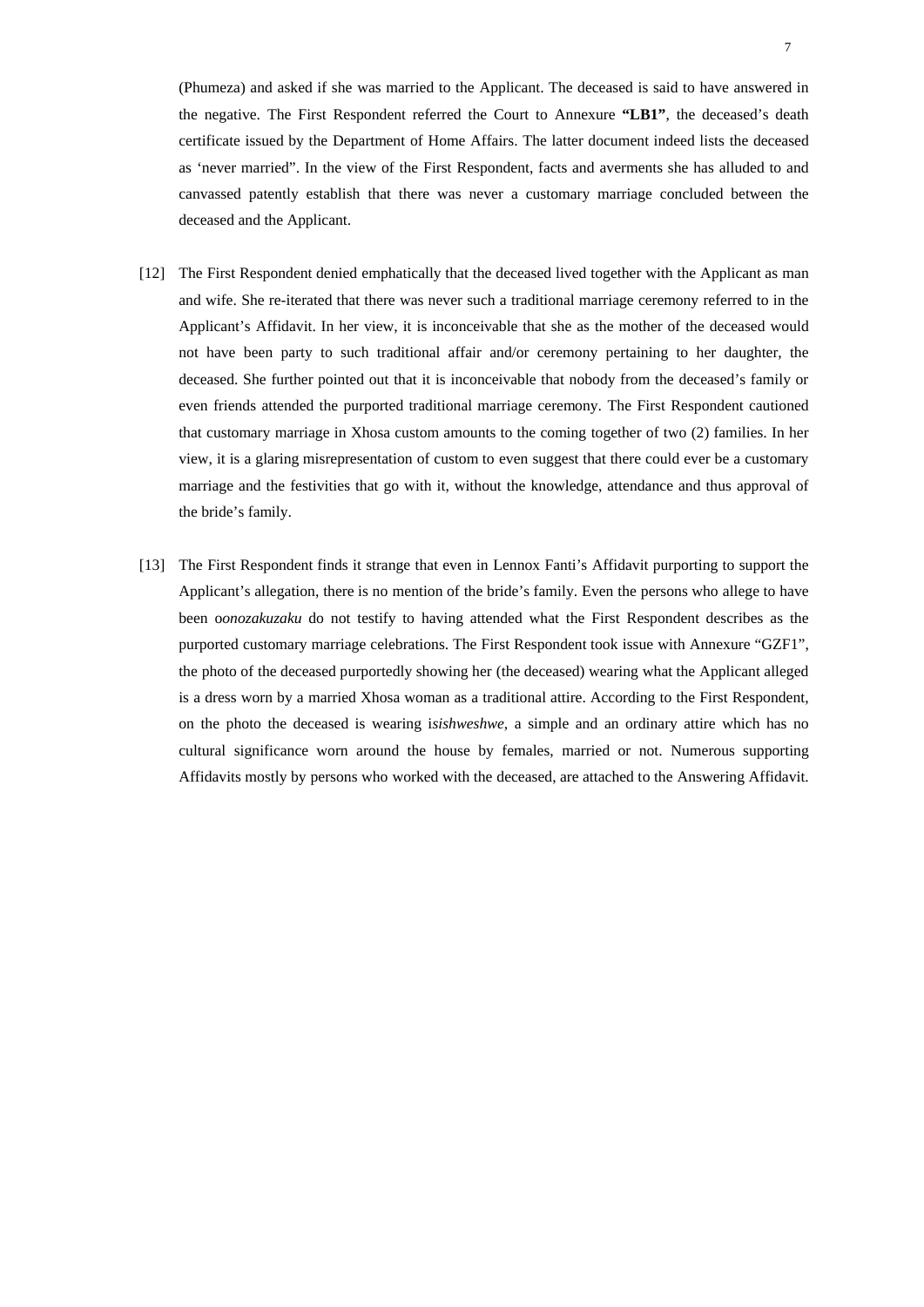Principally they also say that the deceased mentioned to them during her life time and particularly during those days when she was suffering from the illness, that upon her death she must be buried at her parental home situated at Hermanus. According to some of these Affidavits, the deceased merely cohabitated with the Applicant and the latter subjected her to an alarming extent of abuse during their stay together. Importantly, Phumeza, the deceased's daughter and the First Respondent's grandchild, confirmed that the deceased was, from what the child gathered from the deceased, never married to the Applicant.

[14] Zelda Monelwa Lusiba in her Affidavit, (also filed in as Answering Affidavit) expressed surprise to her having been cited as the Second Respondent in this matter. She designated this as misjoinder. She fully corroborated the First Respondent (her sister) in her averments. She re-iterated that the deceased and the Applicant did not live together as man and wife very shortly before her death. As stated by the First Respondent, Zelda stated also that in the beginning of July 2007 the deceased moved back to her mother's house at 92 Jacaranda Street, Zwelihle Township, Hermanus, Western Cape. The deceased resided at that address until her death. Zelda mentioned that she visited her sister's house many times, especially when the deceased became sick and was cared for by the First Respondent. According to Zelda on 18 November 2007 the Applicant arrived at the First Respondent's house to pay respect in the traditional way and discussions about funeral arrangements were undertaken. Zelda stated as follows:

*"I heard the Applicant state that the deceased and himself had discussed her burial and that it was her wish that should she die in Hermanus, she should be buried here and should it happen in Queenstown, Eastern Cape, she must be buried there. The Applicant then suggested that he wished for the All Saints Church of Zwelihle to handle the funeral arrangements and the burial of the deceased in Hermanus."*

Concluding her Affidavit, Zelda asserted the following:

*"I was never invited nor attended any marriage ceremony between the Applicant and the deceased, whether in Hermanus or in Queenstown. In our custom a marriage ceremony is a big event where two*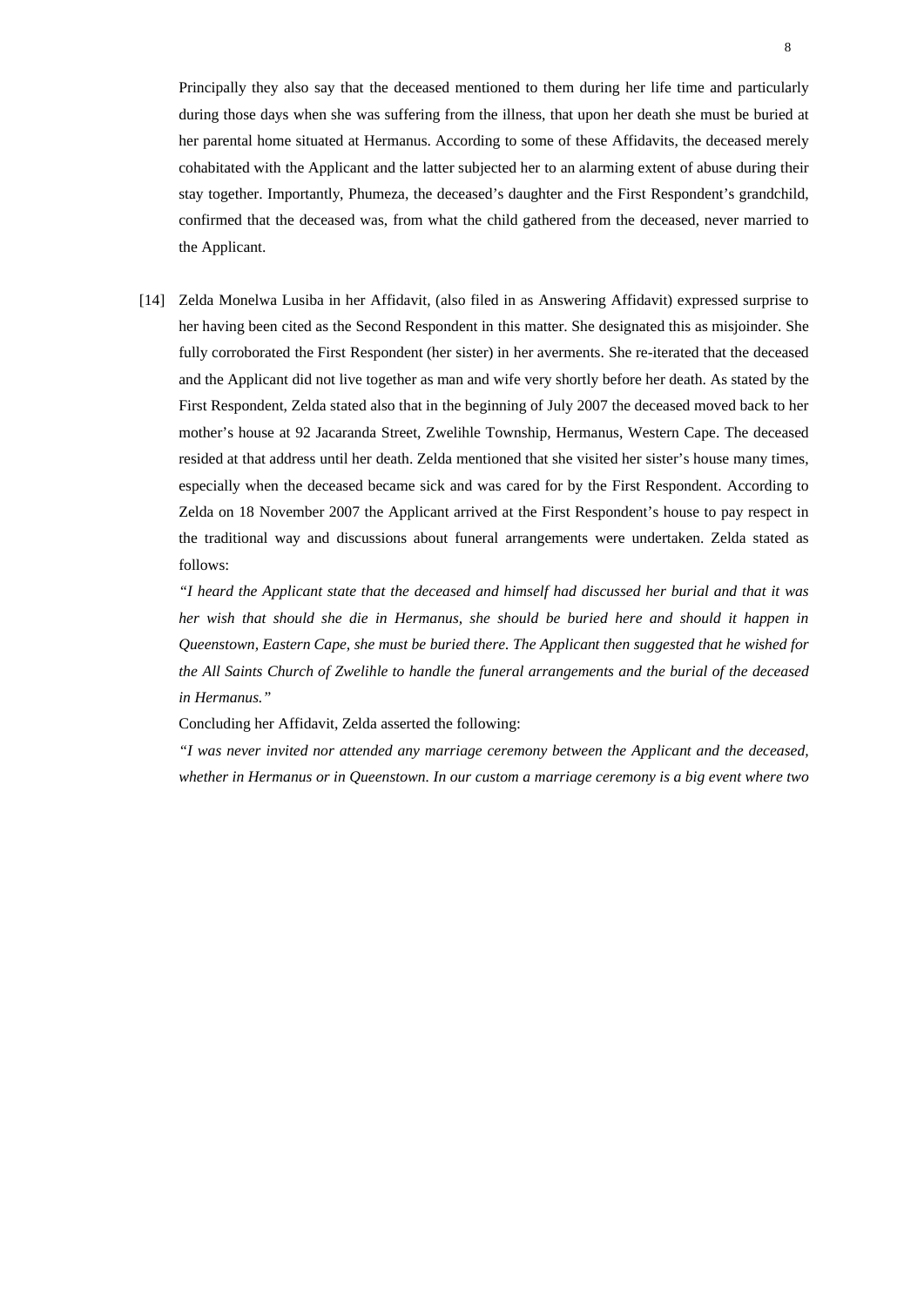*families meet and unite. Both families are present when ceremonies are conducted. A bride usually gets a new family name from the husband's family and there are discussions between the family elders. No marriage can be concluded without all these things happening."*

#### **THE REPLYING AFFIDAVIT**

- [15] This was deposed to by Gideon Zenzile Fanti who merely stressed the assertion by the Applicant that there existed a customary marriage between him and the deceased. The Applicant insisted that the acceptance and retention of the sum of three thousand rands (R3 000) as well as the bottles of brandy signified that there should be no denial that he indeed paid *lobolo*. He totally denied that the payment was a "token" or im*vula mlomo* as contended by the First Respondent. This, according to the Applicant, was *"a very realistic lobolo"* for the deceased who was a forty one year (41) old woman who had already mothered a child from a previous relationship. The Applicant emphasised that upon the payment mentioned above he was called *"Mkwenyana"* (sic), meaning son-in-law by the First Respondent.
- [16] The Applicant further elucidating the custom practised by the Xhosa people made the following explanation:

*"If lobolo has not been settled, yet a couple live together, it is customary, after an elapse of time without further progress on the matter, for a parent to summon the bride to the parental home, and there to detain her against payment of a sort of ransom or penalty by the man who wants her to be his wife. This is called uThelekwa. There was no such thing in our case."*

The Applicant denied that any behaviour on his part was "abusive" or neglectful towards the deceased. He pointed out that such allegations are not only utterly false, but that they are harmful to him because he did everything he could for the deceased in her illness and importantly he loved her dearly. He denied emphatically that he refused and/or neglected to take the deceased to Worcester Hospital but that he intended asking his employer to allow him the use of the van owned by the former when he next received a call that the deceased had passed away.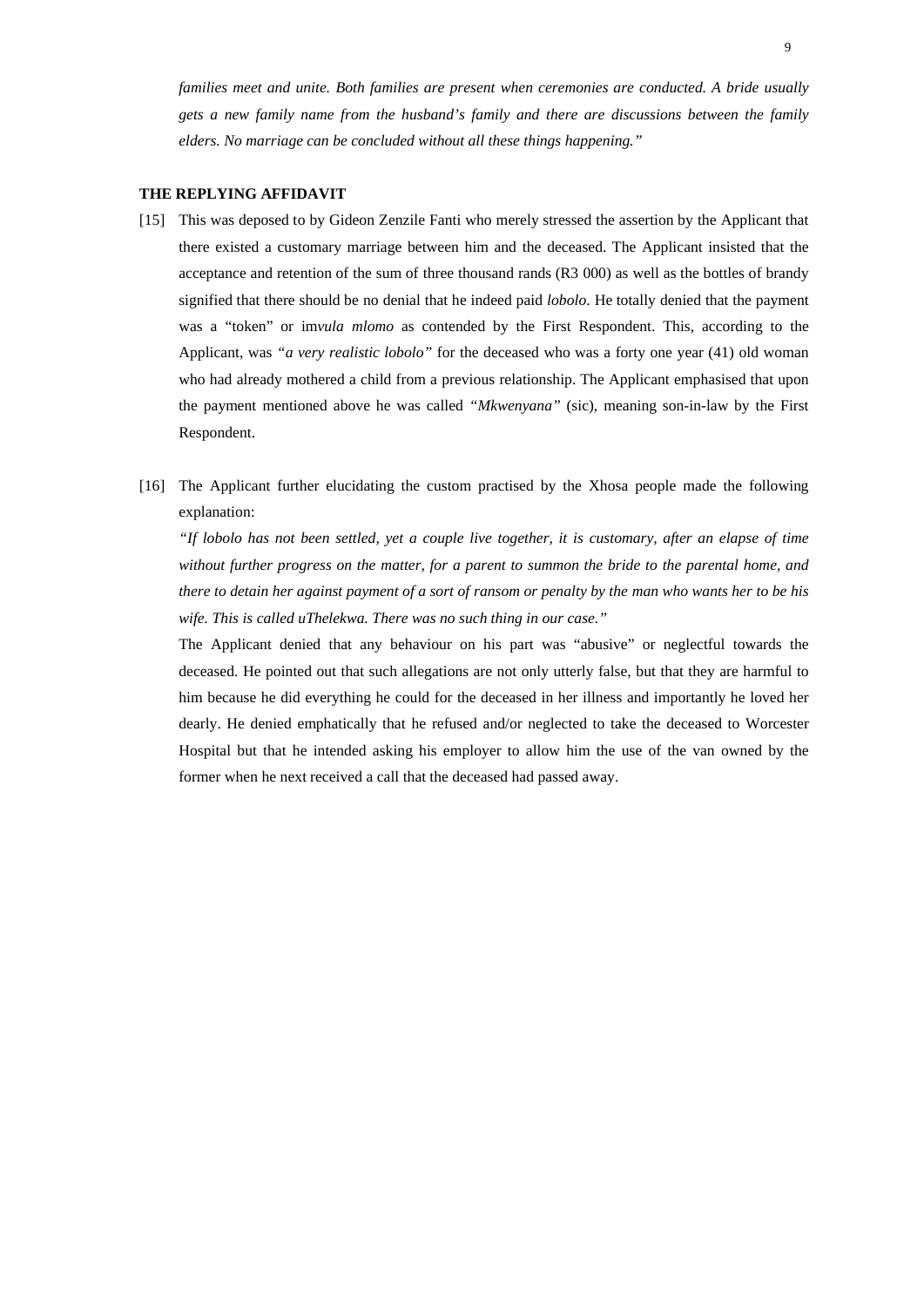[17] According to the Applicant it is not inconceivable that the First Respondent would not attend the ceremony to which he referred in his Founding papers. This ceremony, according to the Applicant, is known as *uTiki* and not the *uDuli* ceremony. The last mentioned ceremony, according to the assertion by the Applicant, is the much grander occasion which is attended by members of both families. It is in the last mentioned ceremony that cattle and sheep are slaughtered and it is sometimes only held after many years of marriage, after many children have been born to the couple. The Applicant re-iterated that at the ceremony he referred to in his Founding papers, the deceased took on the new name, namely *"Nosakhe"*. The new name was given to her by the Applicant's family and clan members. The Applicant hastened to add that prior to their departure for Bulhoek and the *Utiki* celebration, he had written to the First Respondent informing her that they were going to engage in that ceremony and that her daughter would return as the Applicant's fully-fledged wife. The Applicant took issue with the First Respondent about the dress worn by the deceased in Annexure "GZF1". He described *isishweshwe* as a dress only worn on special occasions and denied that *isishweshwe* "is simple and ordinary attire" as contended by the First Respondent. In the Applicant's view *isishweshwe* attire is quite elaborate with skin pieces, beadwork and embroidery. He mentioned that true *isishweshwe* is rare today.

### APPLICATION OF CUSTOMARY LEGAL PRINCIPLES

- [18] It is trite that joinder of a party to proceedings is necessary only when such a party has a direct and substantial interest in any order the Court may make in the proceedings and/or when the orders sought cannot be sustained or carried into effect without prejudicing the other party. I will return to this aspect as far as it relates to this matter.
- [19] It is actually relatively easy to prove the existence of a customary marriage in view of the fact that there are essential requirements that inescapably must be alleged and proved. These would be:
	- (i) consent of the bride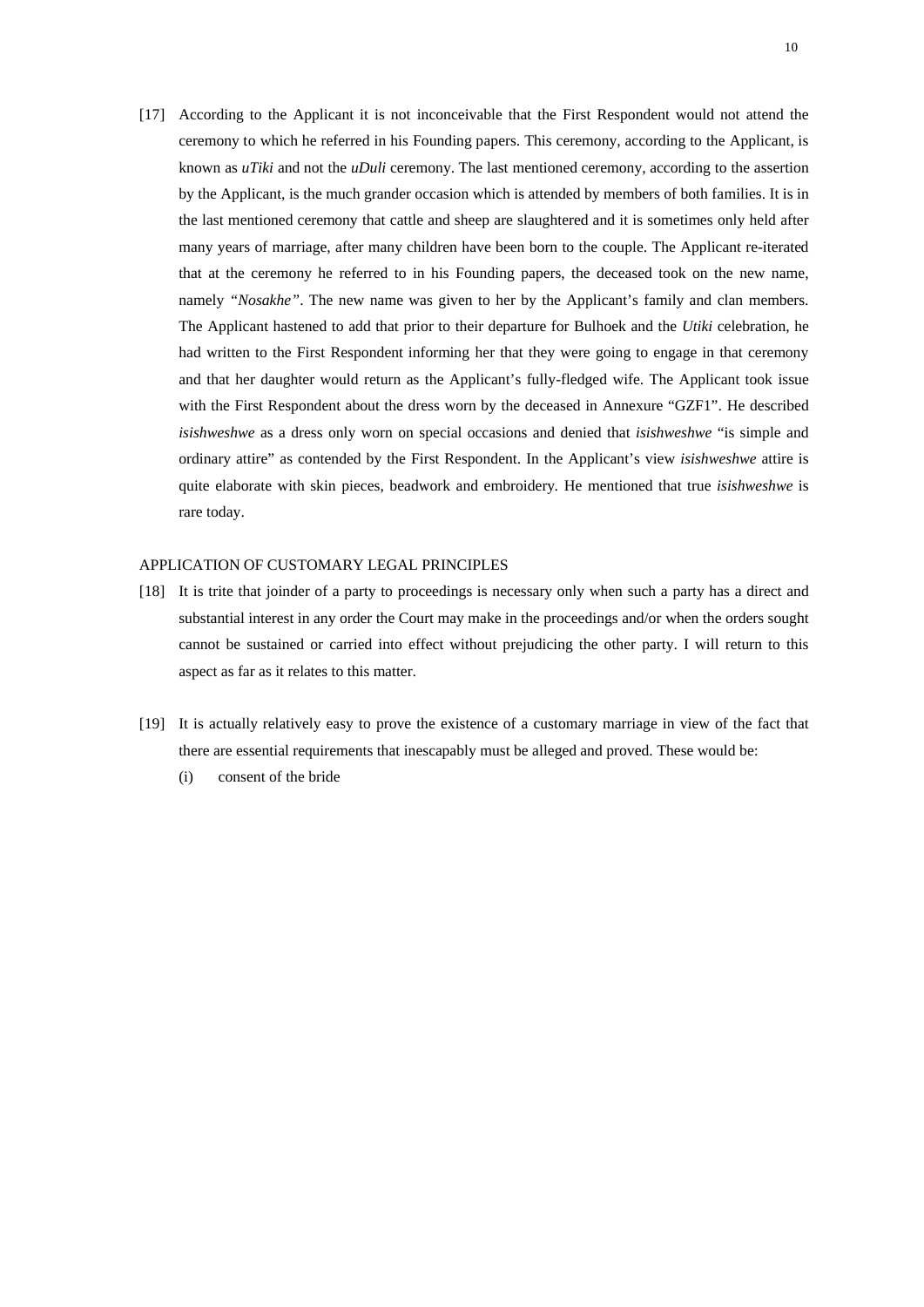- (ii) consent of the bride's father or guardian
- (iii) payment of *lobolo*
- (iv) the handing over of the bride.

See: *Mabuza v Mbatha* 2003 (4) SA 218 (C) at 223.

- [20] The same requirements are set out as follows by Olivier, Bekker and Others in their work, **Indigenous Law** (LexisNexis):
	- (i) a consensual agreement between two (2) family groups with respect to the two individuals who are to be married and the *lobolo* to be paid;
	- (ii) the transfer of the bride by her family group to the family of the man.

Regard being had to the above requirements for the validity of a customary marriage, payment of *lobolo* remains merely as one of the essential requirements. In other words, even if payment of *lobolo* is properly alleged and proved that alone would not render a relationship a valid customary marriage in the absence of the other essential requirements.

See: *Gidya v Yingwana* 1944 NAC (N&T) 4; *R v Mane* 1947 2 PH H 328 (GW); *Ziwande v Sibeko* 1948 NAC (C) 21; *Ngcongolo v Parkies* 1953 NAC (S) 103.

[21] These requirements have not vanished with the advent of the Constitutional democracy in this country. On the contrary, the Constitution of the Republic of South Africa enjoins the Courts to develop customary law and to marry it to the Constitutional order of the day. It is not even in terms of the Constitution envisaged that a person can be married and/or caused to be married to another against her will. The Applicant seemingly alleged that when he proceeded to the Eastern Cape for purposes of concluding what he termed customary marriage between himself and the deceased, he merely wrote a letter to inform the First Respondent (mother of the deceased) about what was to happen. The Applicant probably was of the view that the First Respondent merely because she is the mother and not the father had no *locus standi* in the contemplated customary marriage proceedings. I want to make it very clear that the mother of a girl whose father died or is for some other acceptable and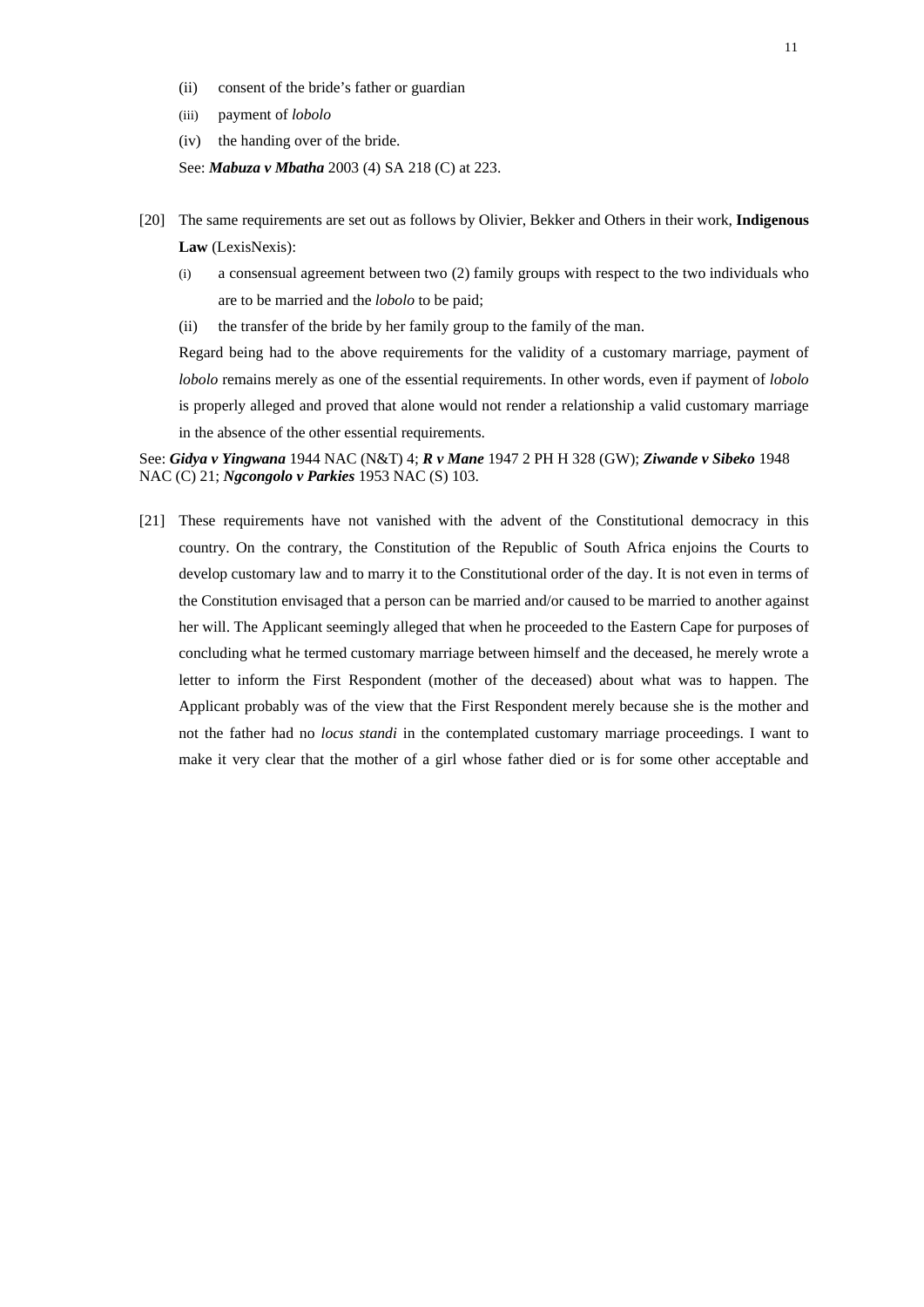understandable reason absent and/or unable to discharge duties normally meant for the "kraalhead", is quite entitled to act as the head of the family. Such mother becomes the "father" and legal guardian of the children of her family. I state categorically that such a mother would legitimately negotiate for and even receive l*obolo* paid in respect of her daughter. That would in no way be repugnant to the customary law of marriage as practised in this country. In my view if Courts do not recognize the role played or to be played by women in society, then that would indicate failure and/or reluctance on their part to participate in the development of the customary law which development is clearly in accordance with the 'spirit, purport and object' of our Constitution. See also: *Mabena v Letsoalo* 1998 (2) SA 1068.One does not merely inform the head of the family of the bride. The customary marriage must take place in his presence and/or the presence of those representing his family and who have been duly authorised to do so.

[22] From the Applicant's own papers it is abundantly clear that there was no handing over of the bride to the Applicant and/or the latter's family. All authorities are in agreement that a valid customary marriage only comes about when the girl (in this case the deceased) has been formerly transferred or handed over to her husband or his family. Once that is done severance of ties between her and her family happens. Her acceptance by the groom's husband and her incorporation into his family is ordinarily accompanied by well known extensive ritual and ceremonies involving both families.

See: *Customary Law in Southern Africa* (5th edition) by *Seymor* revised by *Bekker*; *Die Privaatreg van die Suid-Afrikaanse Bantoetaalsprekendes* (derde uitgawe) by *Olivier*.

[23] I am not told in the papers that such rituals and ceremonies took place and that if they did, they involved the participation by the First Respondent's family. The importance of these rituals and ceremonies is that they indeed indicate in a rather concretely visible way that a customary marriage is being contracted and that *lobolo* has been paid and/or the arrangements regarding the payment of *lobolo* has been made and that such arrangements are acceptable to the two families – particularly the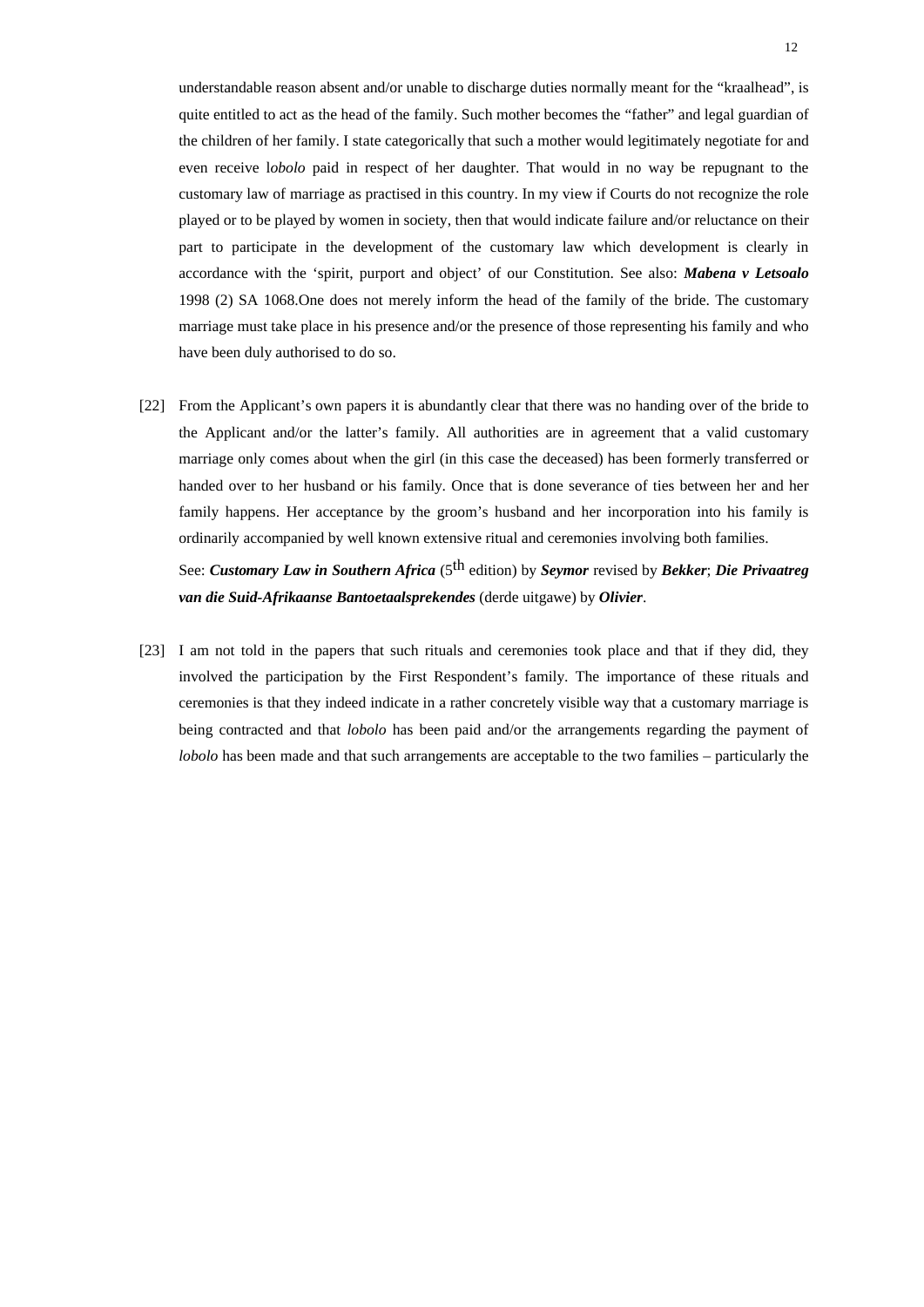bride's family. I am in agreement with *Van Tromp's* views expressed in his work, *Xhosa Law of Persons* page 78, that these ceremonies must be viewed as a ceremonial and ritual process in which the essential legal requirements have been incorporated. What the Applicant would have me to accept is that whatever he and his family did alone must amount to correct and recognizable ceremonial rituals. It is totally inconceivable and in fact impossible for only one side of the two families to be involved in these ceremonies.

[24] The fact of the matter is that the customary marriage is and remains an agreement between two (2) families (the two family groups). Regard being had to the Respondent's case, clearly none of the relatives and close friends of the deceased and/or her clan for that matter have any knowledge of the existence of the customary marriage between the deceased and the Applicant in the instant matter. Strangely even the Applicant's case does not even make any allegation that any of the family members and friends of the deceased attended at the so-called celebration of the customary marriage. Lennox Fanti, a clan member of the Applicant, while supporting the latter in the assertion that there was customary marriage celebrations he attended, does not aver that any of the deceased' family members were in attendance as well. It is only surprising that even the persons who apparently acted as o*onozakuzaku* do not appear to be aware of the celebration the Applicant has alleged in his papers. If such celebrations took place and were not in conformity with the customs as demonstrated above, then they indeed amounted to nothing but a party devoid of customary recognition.

#### **LOBOLO ALLEGEDLY PAID**

[25] *Imvula mlomo* (opening of the mouths), once accepted by the bride's father or guardian, is not to be regarded as part payment of *lobolo*. It remains a once-off amount that signifies preparedness on the part of the girl's father or guardian to engage the bridegroom's representatives in *lobolo* negotiations. *Imvula mlomo* is correctly described by *Bennet* in his work *Application of Customary Law in South Africa* as an indication made by the potential bride's father that he will not open his mouth until gifts are paid. This is a practise done during the initial visit by *oonozakuzaku* to propose the marriage. It is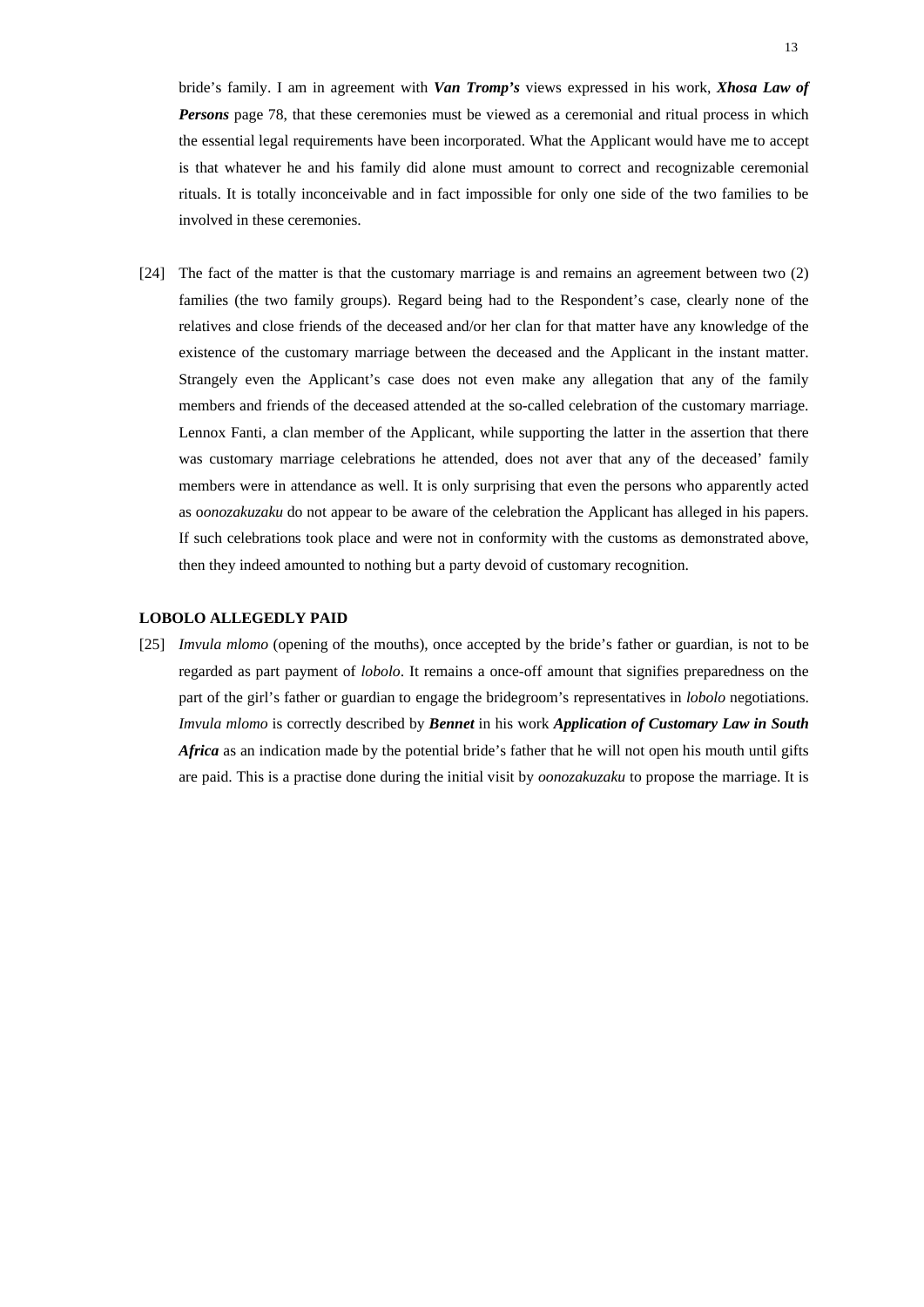only after this initial approach that the real *lobolo* negotiations take place. In the instant matter from the Applicant's own case it is very clear that he last announced that he intended to become involved in the *lobolo* negotiations with the deceased's family and/or the First Respondent in particular. This he did by bringing during the first visit (which unfortunately for the Applicant was the last one as well) the sum of three thousand rands (R3 000) and some bottles of brandy. When this payment was received and accepted by the first Respondent's people, this was nothing more than *"yes we are prepared to engage you in lobolo talks"*. How the Applicant can mistake this for the payment of *lobolo* is most certainly beyond my comprehension. In my view the Applicant is either totally mistaken or he is deliberately misrepresenting customary law for no aim other than to mislead this Court. It is abundantly clear that not even the very first step in *lobolo* negotiations was reached in this matter. Otherwise how on earth could *oonozakuzaku* have known how much is payable as *lobolo* for the deceased? It is indeed common cause that there is no uniformity regarding the size and/or amount of the *lobolo* payments. This is usually all determined in terms of cattle and the monetary value attached to each beast. This differs from one tribe to the other. The size is determined by negotiation and agreements reached between the parties. It is a give and take situation. It cannot be determined telephonically or through the exchange of SMS that have been brought by modern day technology. Hence the obligatory nature of the coming together and engagement in discussion. No party dictates terms as each party in the discussion is capable and is entitled to put its side of the story on the discussion table.

[26] It is common cause that the Applicant and the deceased lived together for some time before any approach to propose marriage and to deal with the *lobolo* issue was made. Even though cohabitation as such is frowned upon by custom, I am of the view that very little can be done by families to eradicate this new phenomenon. It gradually has become a reality and a rather condemnable feature of present day societies. The Applicant seemingly maintains that if the First Respondent needed more *lobolo*, she should have practised the custom called *"Theleka"*. What is strange about this suggestion is that the *Theleka* custom only applies in instances where there has been an agreement as to the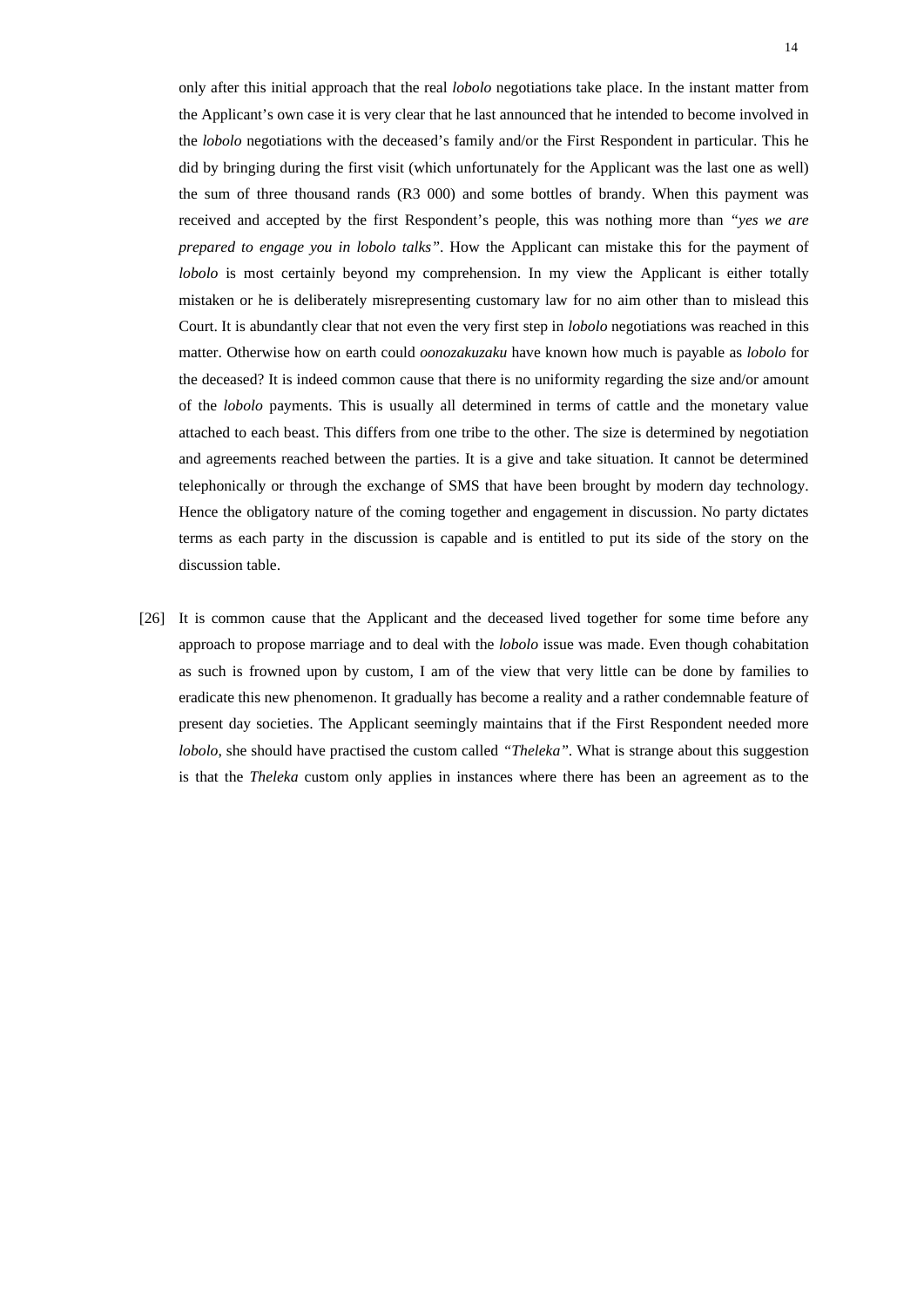amount of the *lobolo* and when same has indeed been partially paid. In the instant matter no agreement as to how much *lobolo* would be, had been reached. According to the First Respondent's case (which is the version I accept), no partial payment of *lobolo* had been made.

- [27] In terms of *Theleka* custom, the woman's father/guardian is entitled to "impound" the wife and her children if there are any until the husband makes a further payment. As there was no agreement as to *lobolo* and no payment made the *Theleka* custom finds no relevance in the circumstances of this case. The *Utsiki* custom which the Applicant refers to in his Replying Affidavit is the ritual that only takes place when *lobolo* negotiations have been undertaken and the initial *lobolo* payments have been made to the satisfaction of the bride's family and the plans for the ceremony are in full swing. This is when the bride together with a close female friend visit the groom's family for the purpose of eating *Utsiki* which is the foreleg of a sheep. This is followed by the giving of a name to the bride by the groom's family. I find it very strange that the Applicant only gives the name of the deceased allegedly given to her by way of *Utsiki* custom in reply. It hardly appears that such name is known to anyone of the family members of the deceased. It has been demonstrated above that even *Utsiki* custom could not have been validly observed in that in the first instance no l*obolo* negotiations had been undertaken and in the second instance, no partial payment of *lobolo* had been done.
- [28] On behalf of the Applicant Ms Pratt submitted that although the general rule is that the consent of a girl's father or guardian is essential, consent can be deduced or assumed, for example, by retention of the *lobolo* paid or by allowing the two (2) to live as husband and wife. Counsel cites *Indigenous Law* by *NJJ Oliver, JC Bekker, NJJ Olivier (Jur) and WH Olivier*, in support of her submission. This submission cannot be sustained because in the circumstances of this matter no *lobolo* was ever paid. Ms Pratt made another submission which deserves my attention. She submitted that central though *lobolo* may be to customary marriage, full payment thereof is seldom necessary since payment is often deferred. She referred to *TW Bennet – Customary Law in Southern Africa*. I also have no quarrel with this submission save to mention that it does not help the Applicant's case because one